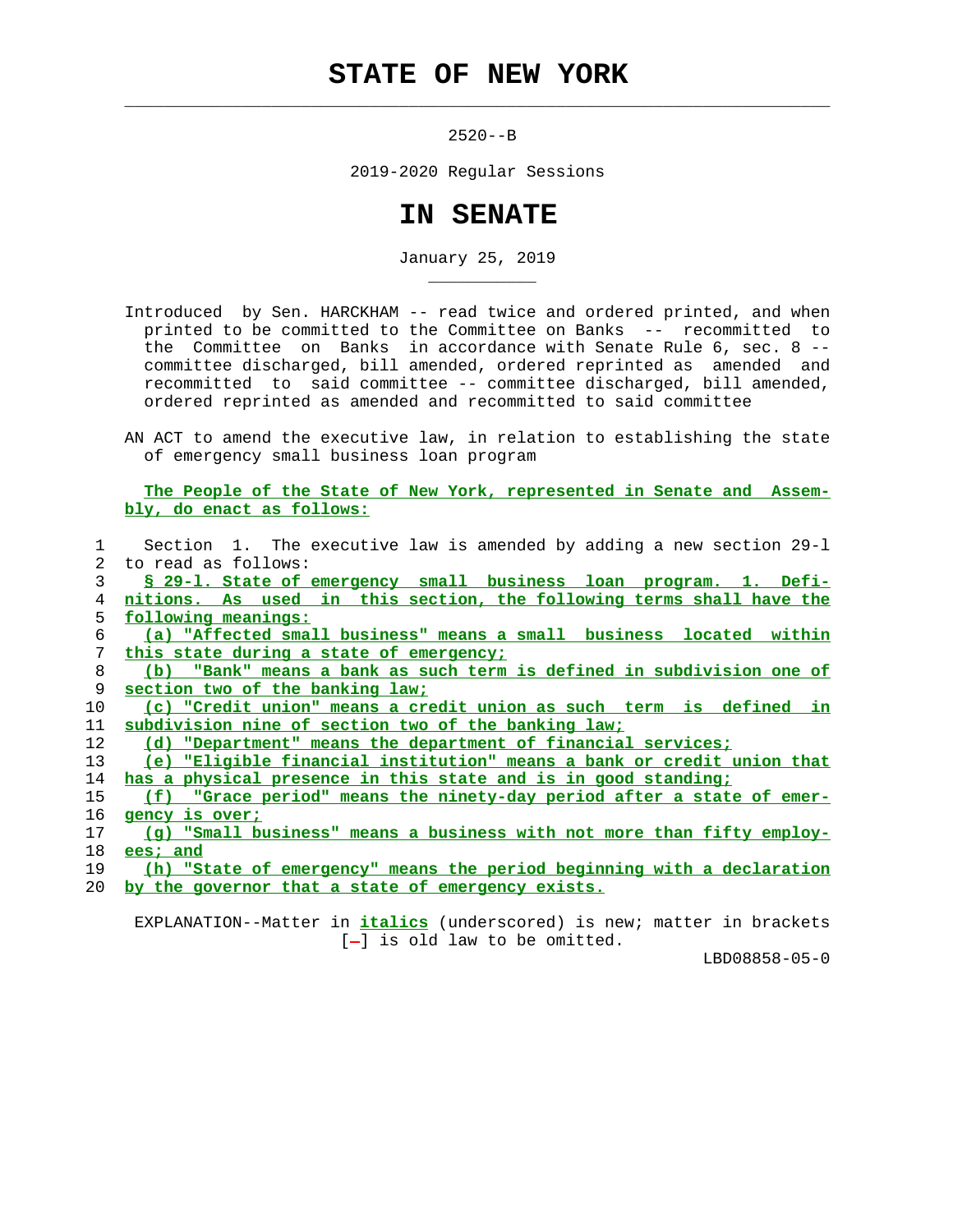S. 2520--B 2

**2. State of emergency small business loan program. (a) The department shall administer a state of emergency small business loan program to guarantee the repayment of loans made by an eligible financial institu- tion to an eligible affected small business pursuant to this section. Subject to the cessation of new claim approvals under paragraph (d) of subdivision five of this section, the department shall submit all approved claims to the comptroller, who shall pay from the general fund any and all claims submitted by the department. (b) Any bank or credit union may apply to the department to partic- ipate in the loan guarantee program. Not later than one business day after receiving the application, the department shall determine whether the financial institution is an eligible financial institution and imme- diately notify the bank or credit union of such determination. Any eligible financial institution may make loans to affected small busi- nesses in accordance with this section. (c) Each eligible financial institution that makes a loan pursuant to this section, shall notify the department in writing not later than one business day after making the loan, specifying such information about the borrower as the department may request. 3. Loan eligibility. An eligible financial institution may make a loan to an affected small business, provided: (a) The affected small business has provided to the eligible financial institution proof satisfactory to such institution that such small busi- ness is a small business located within the state of New York. (b) The amount of the loan shall not exceed five thousand dollars. (c) The loan is made in accordance with the eligible financial insti- tution's underwriting policy and standards, provided further that the affected small business's creditworthiness shall not be a factor used for the purposes of determining eligibility. (d) The loan agreement shall not (i) require repayment during the grace period, or (ii) charge interest on the principal amount before or during the grace period or for one hundred eighty days after the grace period, provided after such one hundred eighty-day period, the eligible financial institution may charge interest or fees in accordance with such financial institution's lending policy and the terms of the under- lying loan agreement. (e) The loan agreement shall require that the affected small business repay the loan in full not later than one hundred eighty days after the end of the grace period by making at least three, and no more than six, equal installment payments. The loan agreement shall not contain a fee or penalty for the prepayment or early payment of the loan. (f) The eligible financial institution shall offer credit counseling services or refer such small business to nonprofit credit counselors. 4. Additional loans. An affected small business who has received a loan pursuant to this section may apply to the same eligible financial institution for an additional loan for each thirty-day period such small business remains an affected small business, provided no affected small business may receive more than three loans under the program. Each addi- tional loan shall be made in accordance with subdivision three of this section. 5. Collection of loans. (a) On and after one hundred eighty days from the end of the grace period, an eligible financial institution that has made a good-faith effort to collect the outstanding principal from a loan issued pursuant to this section may make a claim to the department for recovery of an amount equal to the outstanding principal for such loan. Prior to the department's approving and submitting a claim to the**